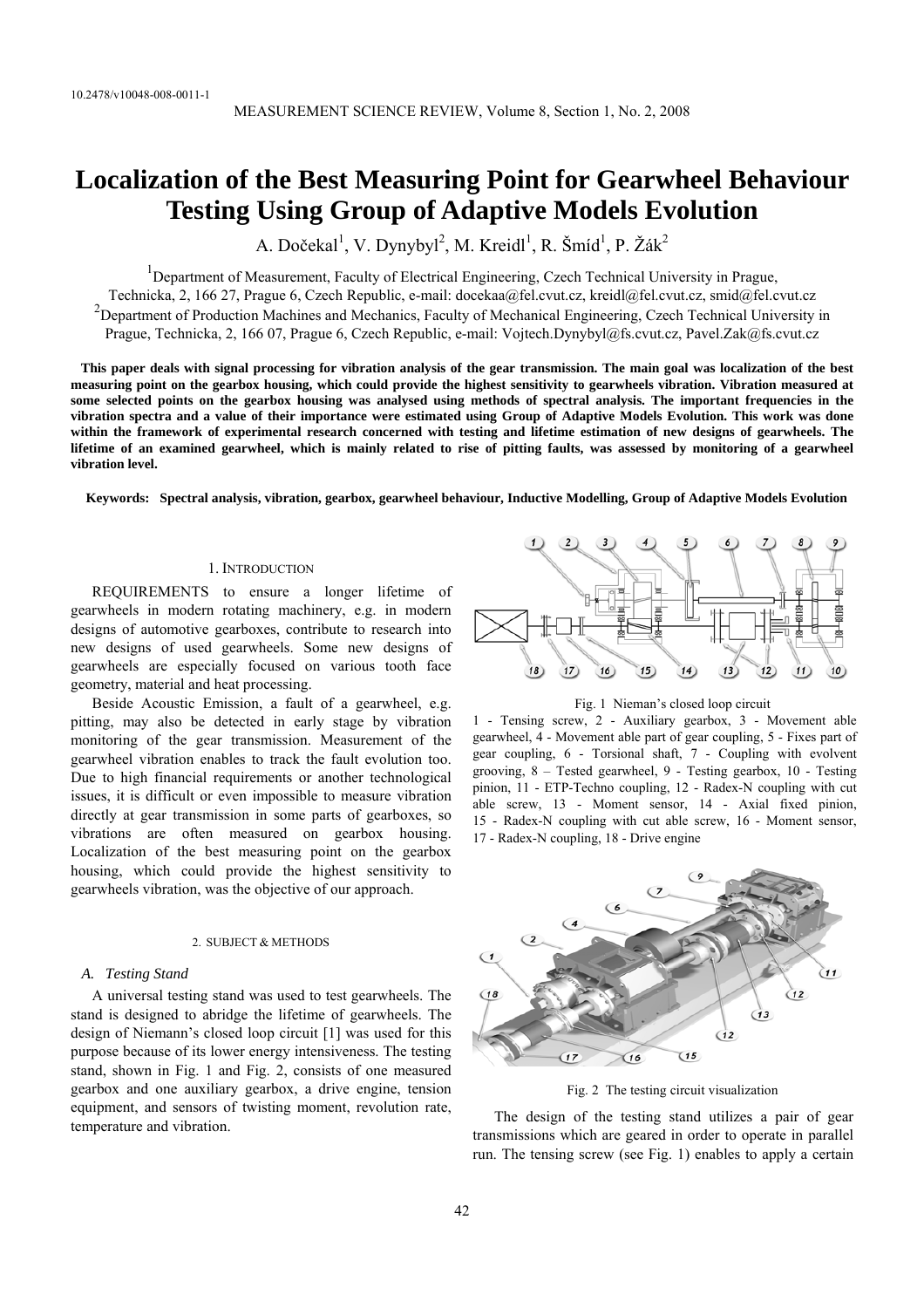value of the twist moment loading the gearwheels under test.

Gearwheels testing conditions [2] and their mounting should be similar to actual operational conditions, so gearwheels were tested while being under a defined load or, more precisely, under a pre-selected twist moment. However, it is necessary to shorten the time of the test and so the load above operational limits was applied to the tested gear transmission. In our case, we were limited by using the moment sensor up to 5000 Nm. The circuit is dimensioned for maximal virtual power 785 kW and for revolution rate of 1450 RPM.

## *B. Data Acquisition and Sensor Placing*

Vibrations generated by gear transmissions are transferred through a shaft and rolling bearing into the gearbox housing. These vibrations mixed with noise are measured on outer surfaces of a gearbox housing.

During the tests performed at the tested gearbox, four places were estimated to be convenient for placing the accelerometers for gearing vibration measurement with a view to assumed propagation of the gearing vibrations. The highest gearing vibration level and lower undesirable effects as vibrations of plates could be assumed at these points. The selected points are located at bearing housing above the shafts close to the rolling bearings. They are shown in Fig. 3. The selected four different points on the housing form a basic group of sensor placing, from which one place has to be selected by an analysis described below. Vibrations were measured at three orthogonal directions shown in Fig. 3. Each point is denoted by a number (1 to 4) and a letter denoting the direction (A - axial, H - horizontal, V - vertical).

The vibrations were measured by Brüel & Kjær PULSE 7537 analyzer fitted with calibrated accelerometers 4507 B. The placing of the accelerometers is shown in Fig. 4. The used attachment of accelerometers enables to operate up to the upper limit frequency at 3 kHz with sensitivity  $10 \text{ mV/ms}^2$ .



Fig. 3 Points and directions tested on the gearbox



Fig. 4 Accelerometers placing on the gearbox housing

# *C. Digital Signal Processing*

Beyond the minimal level of noise and background vibration, the best accelerometer placing point can be described by the ability of the measured vibration to represent conditions of the analysed gear transmission in the best way. The vibration signal measured on the best placing point at the appropriate direction has to offer the best sensitivity to change the gear transmission state. Within this context, the problem of finding the best placing point can be assigned to the problem of the parameter estimation.

An important presumption of this process states that there exists a parameter which can be changed and its change primarily involves vibrations of the gear transmission. As described in section 2.A, the analysed gear transmissions were tested using the universal testing stand where different predefined load values (torque moments) were applied to the gear transmission during the experiments in order to obtain a vibration signal containing vibration of the transmission at different working states. The vibration signals measured at different load values were used instead of the different gearing operational status because of the expensiveness of this solution.

Because of the presence of background noise and vibration it is vital to apply spectral analysis for the localization of the best accelerometer placing point [3]. In particular, the Power Spectral Density (PSD) of vibration signals was used. For each accelerometer placing point and each direction it is necessary to find out a few frequency bands in spectra most involved by the load value applied to the gear transmission. Then the extent of the load influence to the vibration level can be evaluated in these bands only.

The selection of a few frequency bands, which are most important for gear transmission vibration analysis, is complicated and requires mutual comparison of many vibration spectra. This comparison can be done visually – by comparing the vibration spectra via cascade diagram (shown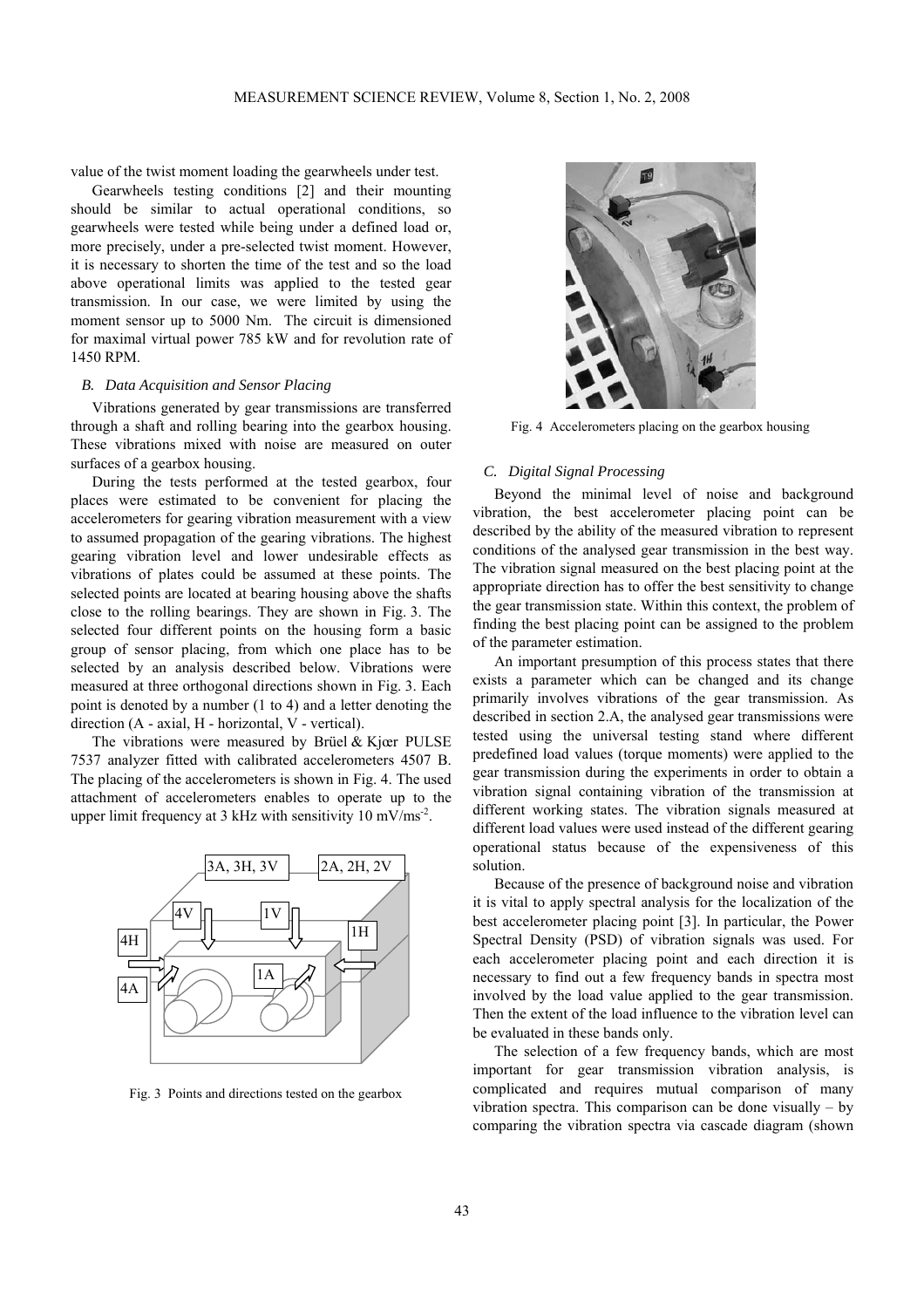in Fig. 6). Therefore it is convenient to simplify and automate this process by application of any appropriate feature extraction method. This paper is focused on using Group of Adaptive Models Evolution (GAME), in the described project. Group of Adaptive Models Evolution represents a suitable method from a set of Inductive Modelling methods.



frequencies and bands mostly related to the torsional load

Fig. 5 Vibration spectral analysis using Inductive Modelling

The spectral analysis using Inductive Modelling can be described by the block diagram shown in Fig. 5. The vibration signals measured at all placing points and at all directions, including the actual value of the torque load applied are recorded. The value of the applied torque load is a part of each record. The signals are pre-processed in accordance with filter noise and useless part of spectra is omitted from the analysis. Then Power Spectral Densities of vibration signals are estimated. Welch's method was used for this purpose. The Power Spectral Densities are split into bands whereas the level of vibration within each band is expressed by its total power. The set of all measurements is divided into the training and verifying part. GAME Inductive Modelling method is applied to the sets in order to recognize the most frequently involved bands by the actual value of torque load.

# *1) Spectral Analysis*

Vibrations measured at the pre-selected points on the gearbox housing were analysed, using methods of spectral analysis [1]. This approach enables to recognize vibration caused by the gear transmission. In the vibration spectrum, the conditions of the gear transmission can be recognized by evaluating the vibration PSD at Tooth Frequency (TF) and Hunting Tooth Frequency (HTF).

The Tooth Frequency  $(f_T)$  is given by (1).

$$
f_T = f_1 \cdot n_1 = f_2 \cdot n_2, \tag{1}
$$

where  $f_1$ ,  $n_1$  are a revolution rate and a number of teeth of the larger gearwheel and  $f_2$ ,  $n_2$  are a revolution rate and a number of teeth of the smaller gearwheel.

Hunting Tooth Frequency  $(f_{HT})$  can be expressed by (2).

$$
f_{HT} = \frac{f_t}{n_1 \cdot n_2} N_{CD},
$$
 (2)

where  $N_{CD}$  is the smallest common divider of teeth numbers for both gearwheels.

Both frequencies mentioned above and their higher harmonic and subharmonic frequencies are characteristic for certain gear transmission and revolution rate and their amplitude modulation by shafts revolution rates can describe actual gear transmission condition. The evaluation of the levels of vibration at these frequencies and their changes can enable to find out any changes in the gear transmission operational status, among others especially the wear of gearing or occurrence and evaluation of a fault in the gear transmission.

# *2) Group of Adaptive Models Evolution*

Frequencies which are most often involved with the operational status of the gear transmission could be found using methods of Inductive Modelling. The Group of Adaptive Models Evolution (GAME) was used to recognize



Fig. 6 Cascade diagram showing dependency of vibration spectra at the measuring point denoted by 2H to the gear engagement load

frequencies important for gear transmission analysis in this project. The inputs of GAME were the equidistantly divided bands. GAME selected the bands which contain considerable information about dependency of the vibration levels at TF and HTF frequencies on the gear engagement load.

Inductive Modelling methods, such as Group of Adaptive